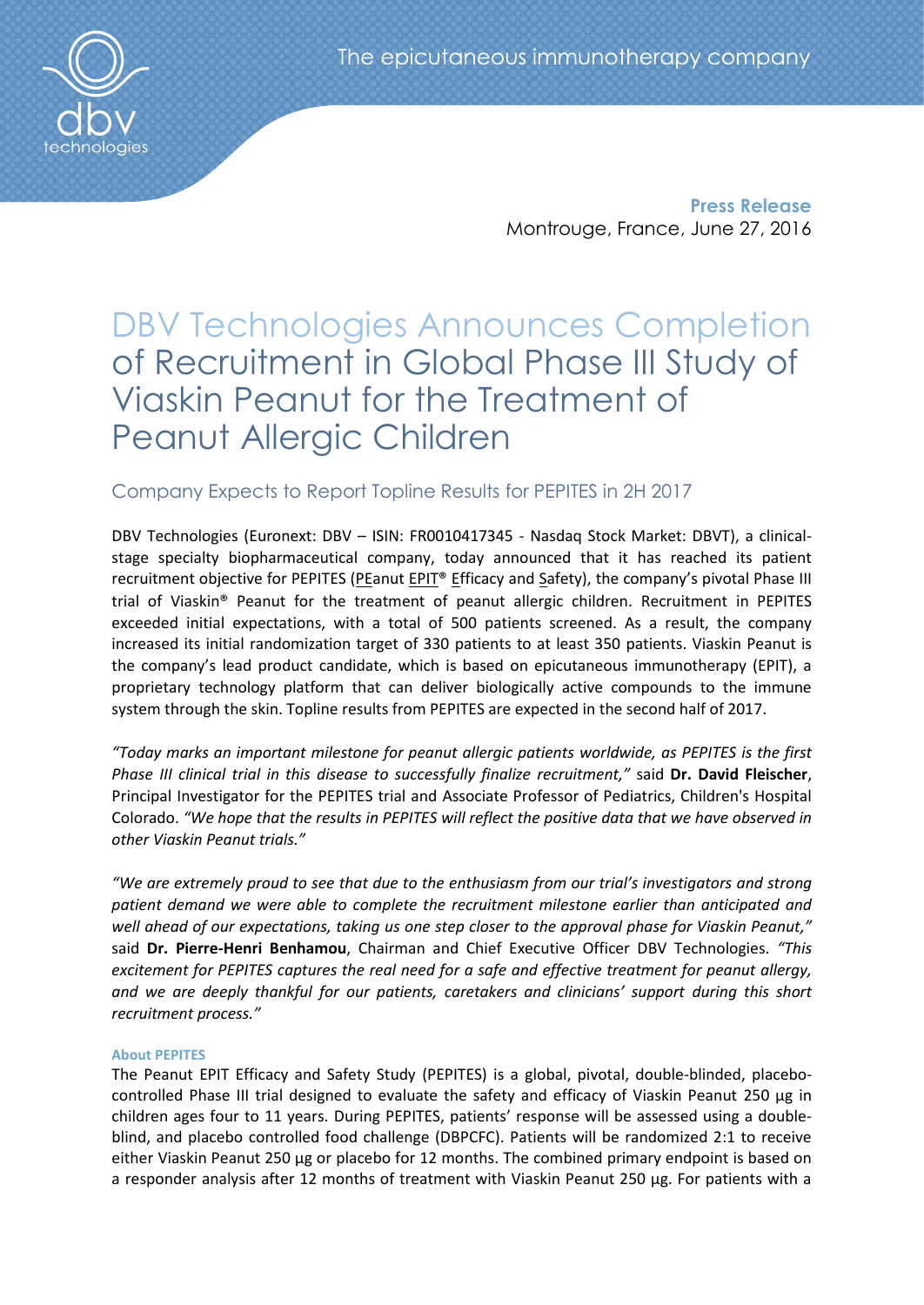

baseline peanut protein eliciting dose (ED) equal to or less than 10 mg, a responder is defined as a patient with a peanut protein ED equal to or greater than 300 mg of peanut protein after 12 months of treatment. For subjects with a baseline ED greater than 10 mg, a responder is defined as a patient with a peanut protein ED equal to or greater than 1,000 mg of peanut protein after 12 months of treatment. As a secondary efficacy endpoint, Cumulative Reactive Dose (CRD) will also be used in PEPITES to establish the total quantity of peanut protein that triggers patient reactions at month 12 versus placebo. Serological markers will also be measured at baseline, 3, 6, and 12 months in order to characterize the immunological changes in patients.

#### **About DBV Technologies**

DBV Technologies developed Viaskin®, a proprietary technology platform with broad potential applications in immunotherapy. Viaskin is based on epicutaneous immunotherapy, or EPIT®, DBV's method of delivering biologically active compounds to the immune system through intact skin. With this new class of selfadministered and non-invasive product candidates, the company is dedicated to safely transforming the care of food allergic patients, for whom there are no approved treatments. DBV's food allergies programs include ongoing clinical trials of Viaskin Peanut and Viaskin Milk, and preclinical development of Viaskin Egg. DBV is also pursuing a human proof concept clinical study of Viaskin Milk for the treatment of Eosinophilic Esophagitis, and exploring potential applications of its platform in vaccines and other immune diseases.

DBV Technologies has global headquarters in Montrouge, France and New York, NY. Company shares are traded on segment B of Euronext Paris (Ticker: DBV, ISIN code: FR0010417345), part of the SBF120 index, and traded on the Nasdaq Global Select Market in the form of American Depositary Shares (each representing onehalf of one ordinary share) (Ticker: DBVT). For more information on DBV Technologies, please visit our website: [www.dbv-technologies.com](http://www.dbv-technologies.com/)

#### **Forward Looking Statements**

This press release contains forward-looking statements, including statements reflecting management's expectations for clinical development of our product candidates, future financial and operational performance and business outlook our research and development efforts and the commercial potential of our product candidates generally. These forward-looking statements are not promises or guarantees and involve substantial risks and uncertainties. Among the factors that could cause actual results to differ materially from those described or projected herein include uncertainties associated generally with research and development, clinical trials and related regulatory reviews and approvals, the risk that historical preclinical results may not be predictive of future clinical trial results, and the risk that historical clinical trial results may not be predictive of future trial results. A further list and description of these risks, uncertainties and other risks can be found in the Company's regulatory filings with the French Autorité des Marchés Financiers, the Company's Securities and Exchange Commission filings and reports, including in the Company's Annual Report on Form 20-F for the year ended December 31, 2015 and future filings and reports by the Company. Existing and prospective investors are cautioned not to place undue reliance on these forward-looking statements, which speak only as of the date hereof. DBV Technologies undertakes no obligation to update or revise the information contained in this Press Release, whether as a result of new information, future events or circumstances or otherwise.

**DBV Technologies Contact**

**Susanna Mesa** Senior Vice President, Strategy +1 212-271-0861 [susanna.mesa@dbv-technologies.com](mailto:susanna.mesa@dbv-technologies.com)